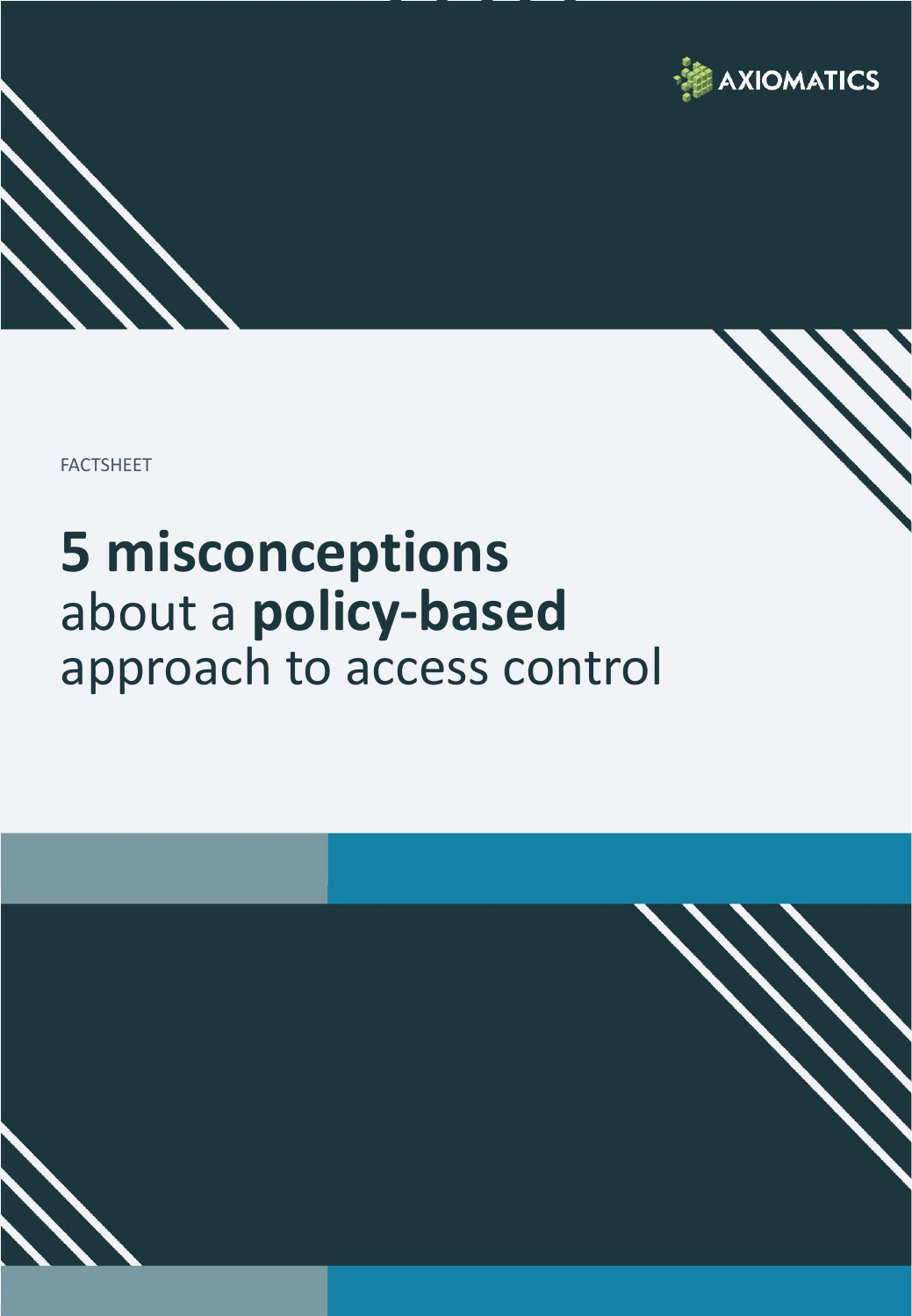Even for senior software developers, wading into the world of identity and access management (IAM) and access control can be daunting.

The terrain is complex and the acronyms alone are a chore (RBAC, ABAC, PBAC, XACML, SAML, etc.) while also navigating the complexities of aligning roles, permissions, and attributes to achieve the business processes required to maintain productivity and business objectives while also adhering to multiple industry and global regulations..and so on. Add to this the explosion of end points, remote and/or hybrid working environments and the volume of employees and customers accessing a variety of applications and data sets and this quickly becomes overwhelming.

At its core a policy-based access control model (also referred to as Attribute Based Access Control or "ABAC") is a concept any developer can understand. The phrase "access control" refers to application mechanisms that govern what each user can (or can't) see and do. And a "policy" is a principle, rule, or guideline formulated or adopted by an organization.

While learning the fundamentals of access control and how it helps development teams secure their applications, you may be exposed to some conflicting ideas or even misinformation about policy-based access control and the value of an ABAC-based solution.

## *Here are five common misconceptions about a policy-based access control model and the value you may be missing.*



**Adopting external authorization will impact performance** System performance is a major concern for most teams. As a result, when developers are introduced to the concept of externalized authorization via "a centralized server," the conversation quickly turns to performance and concerns about further slowing processes. In reality, there is no impact on process efficiency and flow. **The Axiomatics centralized decision engine is purpose-built to scale and typically adds a single digit millisecond of latency. Yes, really.** 

**ABAC streamlines decision processes so your application code is not overwhelmed with security rules.** For the developer, the interface is very simple: send a package of attributes to the authorization service, then process the permit/deny response.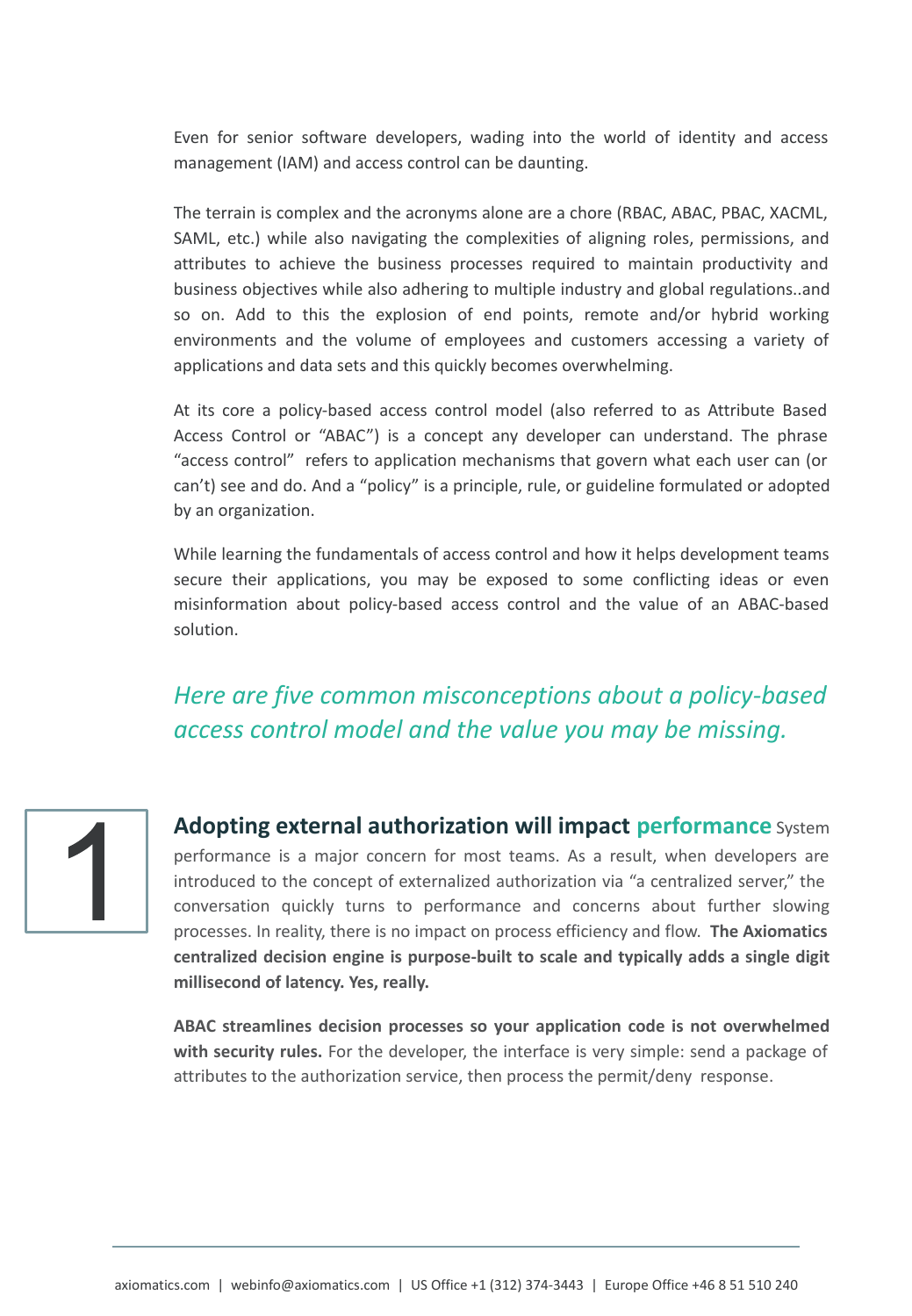

**Dynamic Authorization requires a customer to consolidate their authentication** Externalized authorization is a necessary complement to authentication and can be added even if you are already using multiple login credentials. Think about it this way: you first authenticate into an application, then once you are in the application, authorization grants access to data based on a series of context-driven attributes that define what you can access and how you can access it within that application. Our customers found by pairing authentication and authorization they can enforce the use of stronger credentials and requirements when accessing critical or sensitive resources and transactions.



**Developers can code flexible code that achieves Authorization** The overall benefits of an ABAC implementation go beyond just technology. It introduces more effective work methodology for enterprise security. The dynamic authorization model is focused on centralizing policies that can be easily managed, governed and updated across the enterprise. Often when developers develop their own authorization code it is maintained within the application they work in. This is not transferable to other applications which does not scale to consistent policy adoption and a governance model in a global organization. An ABAC program investment generates many returns for future projects.



**ABAC is just a fad** ABAC is here to stay. Authorization and especially runtime dynamic authorization is gaining momentum, supported by increasing adoption of the Zero Trust (ZT) methodology. NIST recently highlighted the need for robust externalized authorization in conjunction with ZT implementation. Based on the caliber of our client list and the rapid rate of adoption by global enterprises and government agencies, ABAC is becoming the mainstream method for managing access control.